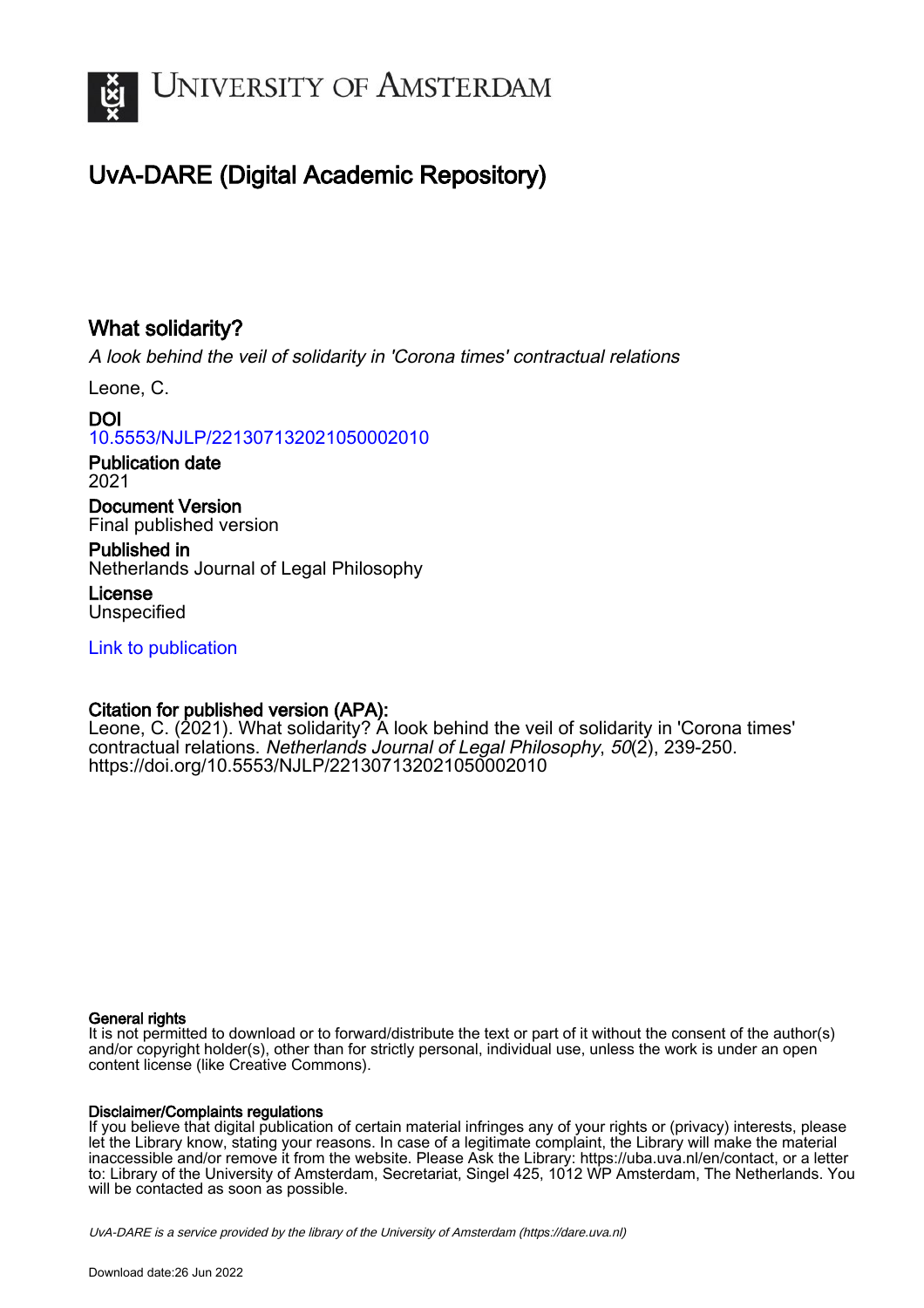## **A Look Behind the Veil of Solidarity in 'Corona Times' Contractual Relations\***

*Candida Leone*

### **Introduction**

This article aims to present a critical look at solidarity and contractual relations during the first months and years of the coronavirus pandemic, using examples from the Dutch experience to problematize the relationship between contractual and social solidarity. In particular, this article is written with (a resurgent literature on) Durkheim's ideal types of mechanical and organic solidarity in mind.<sup>1</sup> Very much in short, according to Durkheim's theory social solidarity – an institution crucial to maintaining societies in balance and preventing anomy – displays different forms in primitive and advanced societies. Primitive communities in this account are characterized by *mechanical solidarity*: a mechanism based on identity (= sameness) and which works through *punishment* as the main legal technique. Through punishment, law is tasked not so much with correcting the individual as with reaffirming the values of the community.<sup>2</sup> In advanced societies, in contrast, social solidarity is *organic:* social cohesion stems from the acknowledgement that *different* groups in society need each other in order to thrive. Relations between such different groups, and hence solidarity, are typically mediated and regulated by contract. In contrast to the punitive emphasis of law in primitive societies, the logic of cooperation and – when necessary – restitution prevails. Social cohesion is then upheld by civil law through guaranteeing contractual reciprocity, not by punishing breaches.<sup>3</sup> In this way, organic solidarity embraces individualism while accepting interdependence as a necessary corollary of modern division of labour.<sup>4</sup>

Next to expressing gratitude for the opportunity to present this paper at the 2021 VWR Conference – The Principle of Solidarity During and Beyond COVID-19 (18 June 2021), the author wishes to thank Sanne Taekema and Mirthe Jiwa for their charitable reading and insightful suggestions. Mistakes are as usual mine alone. Websites have been last checked on 15 October 2021.

1 On mechanical and organic solidarity as ideal types: Jon Hendricks and C. Breckinridge Peters, 'The Ideal Type and Sociological Theory', *Acta Sociologica* 16, no. 1 (1973): 31-40. For an early application of Durkheimian insights to the pandemic: Chinmayee Mishra and Navaneeta Rath, 'Social Solidarity During a Pandemic: Through and Beyond Durkheimian Lens', *Social Sciences & Humanities Open* 2, no. 1 (1 January 2020), 100079.

<sup>2</sup> Emile Durkheim, *The Division of Labor in Society* (Glencoe: Free Press, 1960).

<sup>3</sup> Durkheim, *The Division of Labor in Society*.

<sup>4</sup> Durkheim, *The Division of Labor in Society*; Alexander Somek, 'Solidarity Decomposed: Being and Time in European Citizenship', *European Law Review* 32 (2007), 787-818; Kenneth Veitch, 'Social Solidarity and the Power of Contract', *Journal of Law and Society* 38, no. 2 (2011): 189-214.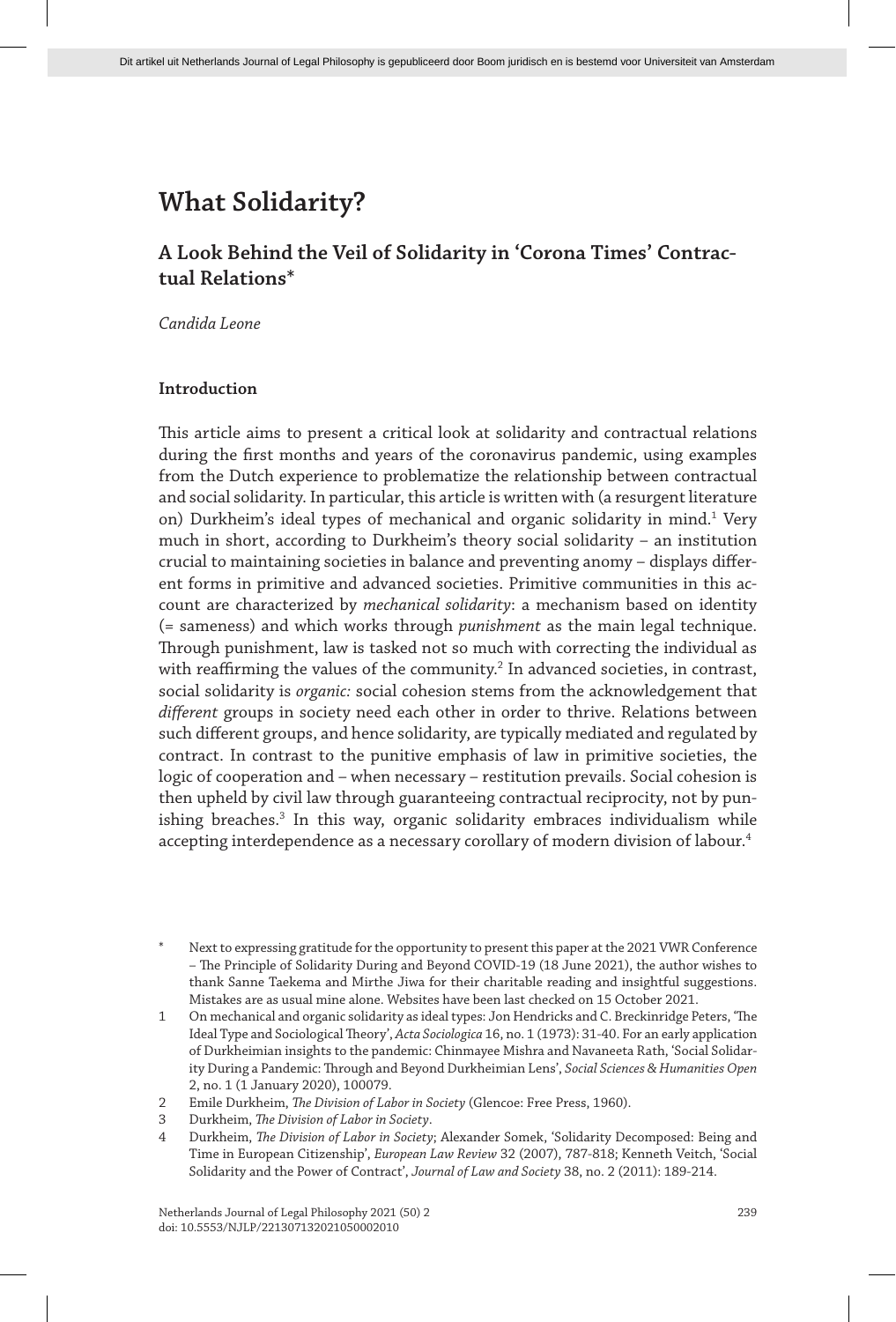Several voices have maintained that the prevalence of division of labour and organic solidarity in modern societies is not incompatible with an enduring significance of mechanical solidarity:<sup>5</sup> some, in particular, have done so in sympathy,<sup>6</sup> whereas others have focussed on the dark side of the mechanism, emphasizing the punitive logic that comes attached to contract (and contract breach) in the context of neoliberal governance.<sup>7</sup> As the article takes contractual relations and law as its object of inquiry, focussing on the *legal mechanisms* of solidarity seems appropriate. This requires some translation, as solidarity in Durkheimer is a social fact rather than a norm – and certainly not a norm of contract law. After having thus paid attention to the legal significance and possible articulations of solidarity, with a specific emphasis on contract law, the analysis will focus on the specific juxtaposition between compensatory/restitutory logic and 'punitive' legal intervention by looking, on the one hand, at the *recipients* of solidarity in contractual context and, on the other hand, at the framing of solidarity obligations.

The article considers three instances in which solidarity has been invoked – directly or indirectly – to interfere with contractual obligations in the context of the current pandemic, with effects partially similar to the ones just described. First, a number of decisions will be discussed which concern commercial rentals. In some of these cases, the rules on change of circumstances were relied upon in order to temporarily reduce the agreed rental price, often 'splitting' the tenant's loss of income between the parties. Second, I will discuss the case of vouchers in lieu of reimbursement which rose to prominence in 2020 consumer contracts across Europe, including in The Netherlands. Third and final focus point will be the *loonoffer* (wage sacrifice) asked of KLM employees as a condition for the concession of state aid in the summer of 2020. All these examples point to a version of *solidarity* – what version, and in particular towards whom and with what significance will be the specific angle of the short inquiry that follows.

#### **Distinguishing 'solidarities' in law**

From a broader legal perspective, it is tempting if perhaps problematic to identify solidarity with *mutualization*, that is, the idea that certain members of society 'subsidize' entitlements for other members. This understanding, however, is difficult to translate to contract law for at least two reasons. The first reason is the difference between voluntary and involuntary relations: in EU law, for instance, solidarity has been characterized as 'the inherently uncommercial act of involuntary subsidization of one group by another<sup>4</sup>.<sup>8</sup> This definition would cover, for instance, collective

<sup>5</sup> Herbert Hart, 'Social Solidarity and the Enforcement of Morality', *The University of Chicago Law Review* 35, no. 1 (1967): 1-13.

<sup>6</sup> David Courpasson, Dima Younes and Michael Reed, 'Durkheim in the Neoliberal Organization: Taking Resistance and Solidarity Seriously', *Organization Theory* 2, no. 1 (2021): 1-24; Mishra and Rath, 'Social Solidarity During a Pandemic'.

<sup>7</sup> Veitch, 'Social Solidarity and the Power of Contract'.

<sup>8</sup> *Sodemare SA, Anni Azzurri Holding SpA and Anni Azzurri Rezzato Srl v. Regione Lombardia* [1997] ECR I-3395, AG's Opinion para. 29.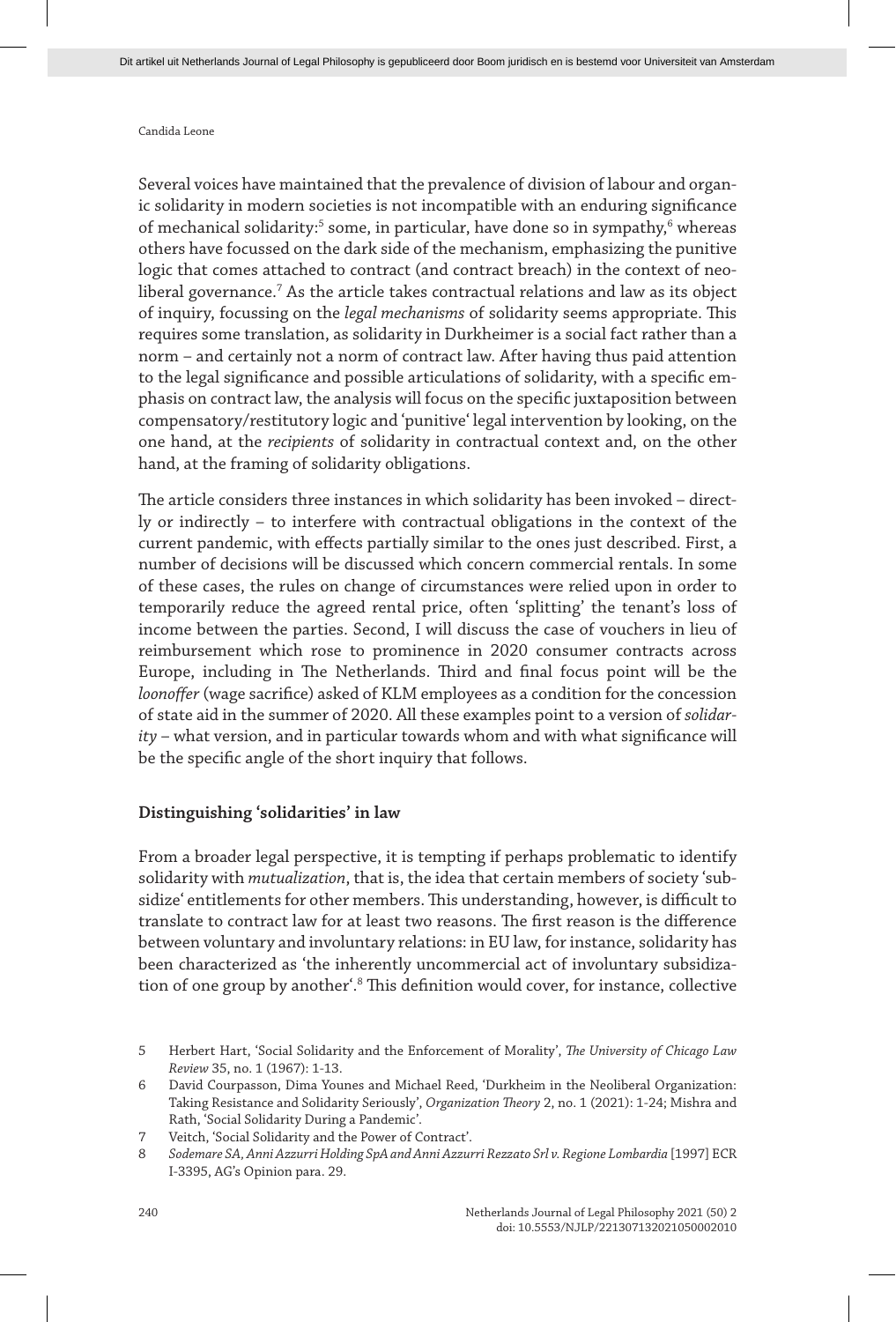health or social security insurance schemes, education and other benefits arranged through taxation or compulsory insurance. The definition's emphasis on the *involuntary* nature of legally arranged solidarity outlines the tension between this 'public law' model of solidarity and contract law, where the voluntary nature of relationships is a core postulate. Even when doing away with coercion, legal institutions of solidarity seem to point to a group sharing in both the risks and *benefits* of cooperation:<sup>9</sup> in contract law, in contrast, risk *allocation* is an important feature of the contract itself, and benefits are typically regarded from an individual perspective in line with the principle of private autonomy. A transposition, therefore, seems to require some work.

Possibly not by coincidence, 'solidarity' and *solidarism* are keywords through which in particular some French contract lawyers<sup>10</sup> have expressly articulated the twentieth century developments which questioned the reach of 'voluntarism'. Solidarity, or good faith, can require that a party abstains from exercising some rights, or it can lead to certain elements of the contract being declared invalid (think of an unfair limitation of liability). It can require a judge to interpret a contract in a certain way rather than one that would lead to a harsher outcome for the burdened party. As a result, in specific occasions, it can require that one party performs an obligation that it had not expressly committed to.

Within (Europe-oriented) English-language literature, some authors have expressed unease about the fit between solidarity language and contract law, preferring other nomers such as 'altruism' and 'regard',<sup>11</sup> whereas others have vindicated the analytical expediency of mapping contract law rules on a continuum between

<sup>9</sup> Andrea Sangiovanni, 'Solidarity in the European Union', *Oxford Journal of Legal Studies* 33, no. 2 (2013): 213-41.

<sup>10</sup> See *e.g*. Christophe Jamin, 'Plaidoyer Pour Le Solidarisme Contractuel', *Le Contrat Au Début Du XXIème Siècle*, 2001, 441; Denis Mazeaud, 'Loyauté, Solidarité, Fraternité: La Nouvelle Devise Contractuelle?', in *Mélanges Terré* (Paris: Dalloz, 1999), 603-634; Ruth Sefton-Green, 'A Vision of Social Justice in French Private Law: Paternalism and Solidarity', in *The Many Concepts of Social Justice in European Private Law*, ed. Hans-Micklitz (Cheltenham: Edward Elgar Publishing, 2011), 237-246.

<sup>11</sup> See Brigitta Lurger, 'The "Social" Side of Contract Law and the New Principle of Regard and Fairness', Arthur S. Hartkamp and Carla Joustra*, Towards a European Civil Code* (Den Haag: Kluwer Law International, 2004), 275. About the duty to consider the other party's interest, Lurger writes: 'This obligation shows traces of "altruism" and "solidarity", but is not a fully-fledged form of these. […] The term "solidarity" is closely associated with certain phenomena in ethics, sociology and public law. If applied to contract law, the term "solidarity" could mislead the reader to expect that such kind of contract law would deal with transfers of assets from richer to poorer parties, with sacrifices of groups of society made in support of other groups, or it could evoke the false impression that "contractual solidarity" is the same as a communitarian view of private law. The traditional term of "solidarity" has already so many established meanings and connotations that do not really or not completely coincide with the role and functioning of customer protection in contract law. It is therefore not advisable to use this old pre-defined term for a rather recently established principle of contract law.' Kennedy uses 'individualism and altruism' instead of autonomy and solidarity, but also refers to solidarity in explaining what altruism entails, see Duncan Kennedy, 'Form and Substance in Private Law Adjudication', *Harvard Law Review* 89 (1975): 1685.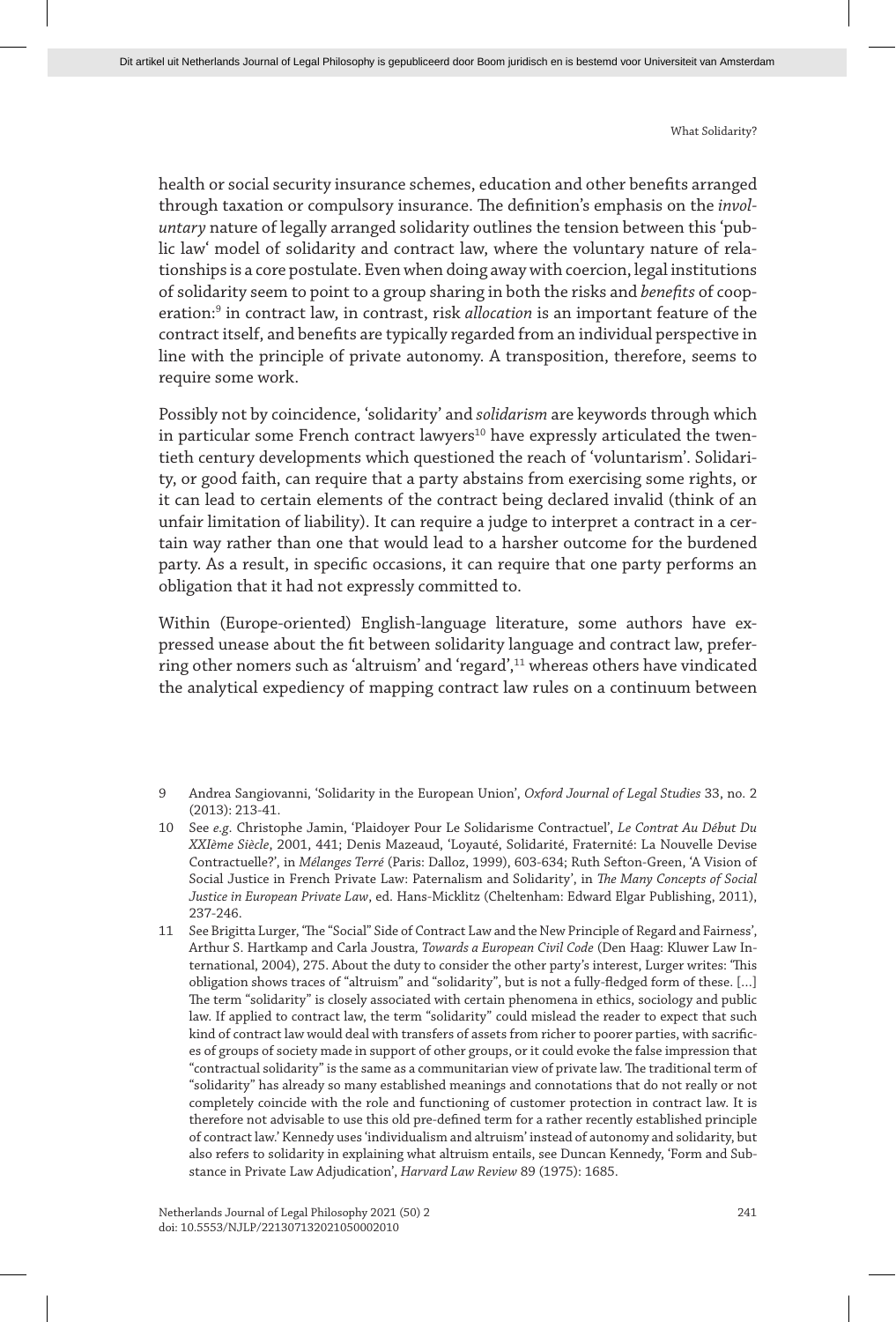(and continuous balancing of) autonomy and solidarity.12 By and large, both sets of authors have in mind (acknowledging the shortcuts that the translation entails) rules, principles and concerns not very different to what continental lawyers learn to be encompassed by 'objective' good faith: in essence, a duty to consider the other party's interests when asserting one's own. Compliance with such duty entails an act of balancing entrusted, in principle, to a private party – even though by its nature it will mostly end up in the hands of a judge entrusted with adjudicating a dispute, who will decide on somewhat 'objective' standards.

The dispute among contract lawyers as to whether developments in private law are to be characterized as 'altruism' or 'solidarity' rests on the extent to which each terminology foregrounds corrective or distributive justice concerns. While duties to care for the other party are often placed on the comparatively stronger contracting partner, this is not a requirement in classic contract law. Kennedy famously referred to rules on unilateral mistake, where a degree of selflessness may be required even among *ex ante* 'equal' parties. Thus 'altruism' could be a better term to catch the moral expectation that sometimes attaches to contractual relations.13 As observed by Mak, much of this distinction lies in the eyes of the beholder – one can see 'socialization of contract law' where others see respect for equal autonomy, and hence see solidarity as emerging principle where others see altruism.<sup>14</sup> However, it does not seem unlikely that the presence of a clearly weaker party shapes the form 'altruism' takes in concrete cases, so for instance Mak herself opted for solidarity as a viable concept to study the influence of fundamental rights on contractual relationships. At the same time, to the extent that one uses the word solidarity in contract law discussions, its meaning seems different than what we have quickly sketeched above for 'public' law: emphasis on good faith or duties of care means that avoiding (excessive) unliateral advantage-taking, rather than *sharing* of benefit or risks, seems to be the relevant standard. Not much pooling is required beyond what the parties have established in the agreement. If contract, per Durkheim, is the form in which relations are articulated in a society which accepts division of

<sup>12</sup> Martijn Hesselink, *The New European Private Law* (Den Haag: Kluwer Law International, 2002); Chantal Mak, *Fundamental Rights in European Contract Law: A Comparison of the Impact of Fundamental Rights on Contractual Relationships in Germany, the Netherlands, Italy and England* (Den Haag: Kluwer Law International, 2008). The latter also frequently refers to Jan Smits using the same language in the Dutch debate. In the same context, see also Nick J.H. Huls, 'Al het privaatrecht moet sociaal zijn!', *WPNR* 6564 (2004): 101 and Ton Hartlief, 'Autonomie en solidariteit. Beweging in het verbintenissenrecht', *WPNR* 6564 (2004): 106.

<sup>13</sup> See Kennedy, 'Form and Substance in Private Law Adjudication'.

<sup>14</sup> Contrasting Hesselink's and Du Perron's views on duties of care: Mak, *Fundamental Rights in European Contract Law*, 184.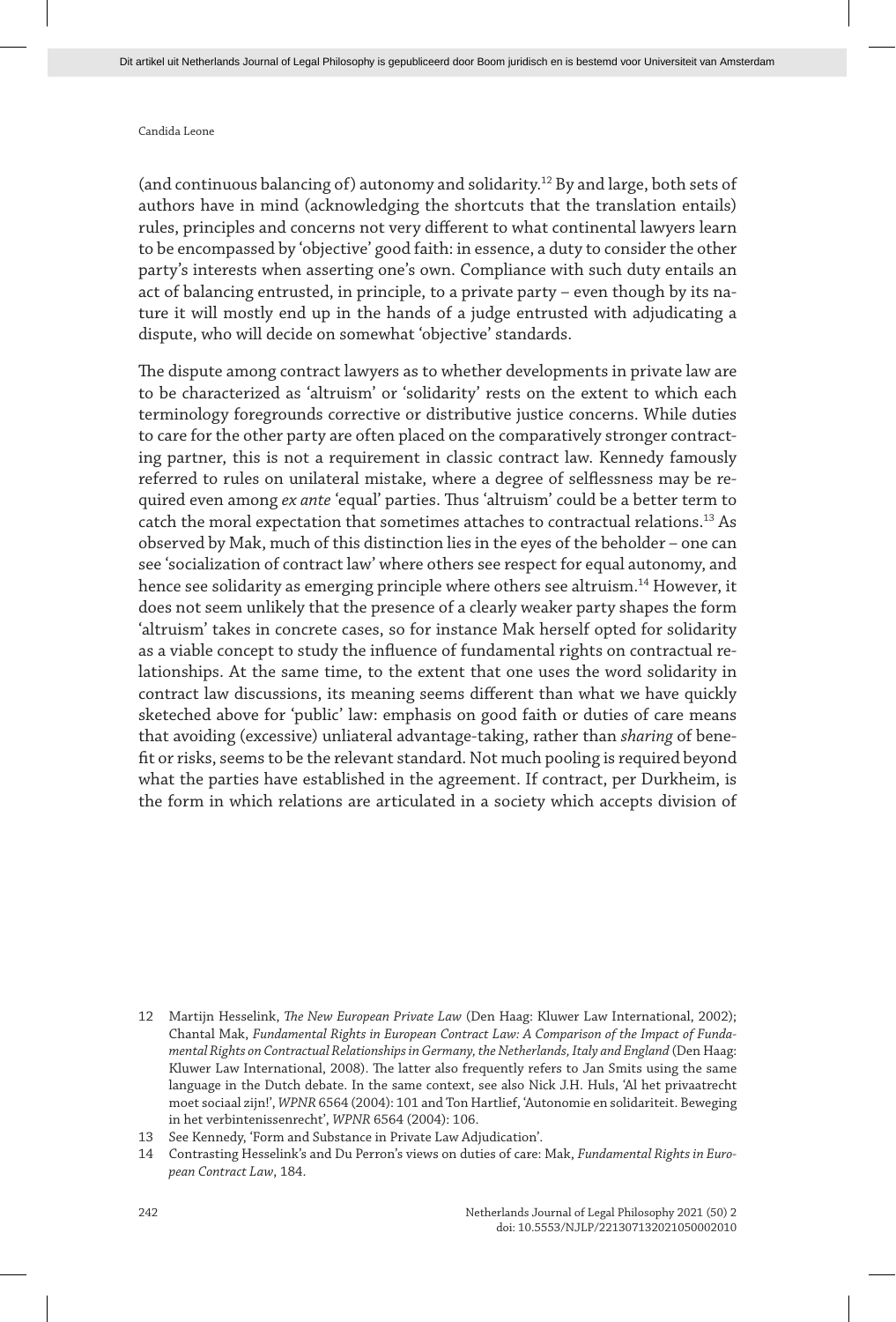labour and interdependence, such interdependence is not expressly acknowledged in solidarity-qua-good faith discourse.<sup>15</sup>

The short overview above allows us to look at cases involving contract and solidarity with three analytical pillars: an internal view on contract law solidarity between parties, a view of organic social solidarity among distinct interdependent groups as mediated by contracts and normatively characterized by restitutory discourse and, finally, mechanical solidarity, based on group identity and normatively associated with punishment.<sup>16</sup> These pillars will hold together the analysis of the three cases discussed in the next part of the article.

## **Case 1: Sharing the pain of lockdown in commercial leases**

On and off over the past two years, lockdowns have entailed massive disruptions of on-premise commercial activities, with a particularly remarkable impact on retail, hospitality and of course sports and personal care facilities. In contrast with the approach taken in other countries, in the Netherlands no specific rules have been passed to specifically govern the effects of the lockdowns on contracts in general – possibly also due to the soft law approach followed in the first ('intelligent') lockdowns. It is perhaps then no surprise that disputes ended up arising between tenants of commercial premises and their landlords concerning the consequences of the pandemic for their respective contractual rights and duties. In the cities, in particular, courts showed a degree of sympathy towards the claims of tenants who had been confronted with almost erased cash flows in the face of considerable  $(pre-corona) \text{ costs.}^{17}$  While the performance of the main obligation is still possible – the premises are still available to the tenant – the performance is deprived of any utility, whereas the monetary counter-performance has not been affected.

Dutch tenancy contract rules allow for a price reduction when the premises cannot be exploited as expected due to a 'defect',18 which has been interpreted broadly to also cover circumstances external to the object to the contract. When the applica-

- 15 In contrast with, *e.g*., Catholic social doctrine: '[…] new relationships of interdependence between individuals and peoples, which are de facto forms of solidarity, have to be transformed into relationships tending towards genuine ethical-social solidarity.' https://www.vatican.va/roman\_curia/ pontifical\_councils/justpeace/documents/rc\_pc\_justpeace\_doc\_20060526\_compendio-dott-soc\_ en.html#Solidarity%20as%20a%20social%20principle%20and%20a%20moral%20virtue, paras. 192 ff. Closer to this sensitivity are, however, some contemporary strands in Anglo-American contract theory, see *e.g*. the notion of justice based on contract as cooperation in Dagan, Hanoch and Dorfman, Avihay, 'Justice in Contracts' (17 May 2021), *American Journal of Jurisprudence* 67 (forthcoming 2022), available at SSRN: https://ssrn.com/abstract=3847845 or http://dx.doi. org/10.2139/ssrn.3847845.
- 16 The distinction, furthermore, may be clear for classical doctrines of contract law such as relief for unilateral mistake, but almost untenable for modern mandatory contract rules such as minimum wages, price controls, minimum quality.
- 17 See e.g. Rechtbank Amsterdam 9 March 2021, ECLI:NL:RBAMS:2021:937, 8701992 for the case of a hotel close to the city centre, but also Rechtbank Den Haag 21 January 2021, ECLI:NL:RBDHA: 2021:461, 8616735 / 20-11418, concerning hospitality activities.
- 18 See Art. 7:204 section 2 Dutch Civil Code.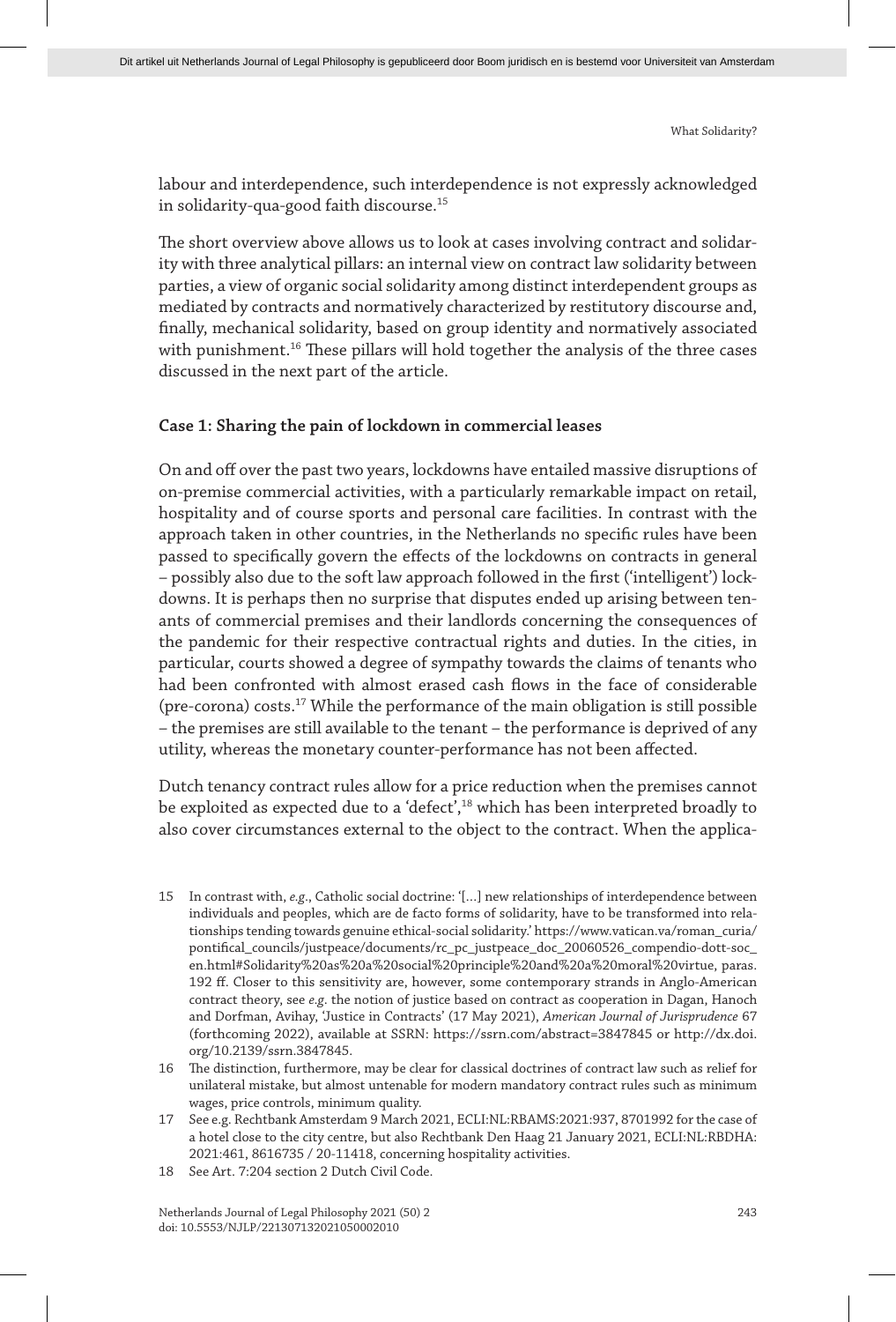tion of the price reduction rule, which is non-mandatory, is excluded, parties can still invoke a *change of circumstances*. 19 For a successful claim, the tenant will then have to demonstrate that, due to unforeseen circumstances, upholding the contract in its original form would give rise to an unacceptable hardship, against the requirements of *redelijkheid en billijkheid* (often translated as good faith or reasonableness). Courts have so far generally held that the coronavirus pandemic, and the consequent restrictions upon commercial activities, represent relevant unforeseen circumstances in the context of many types of commercial lease.20 Tenants of commercial space will further need to show that their income has decreased as a result of the pandemic, but this fact alone is not enough to show that upholding the contractually agreed rent would be unreasonable.<sup>21</sup> In this respect, relevant circumstances have to be considered: whether the tenant is in a position to weather a difficult period, whether the landlord depends on the rental for their subsistence, and so on.22 In other words, whereas the specific provision on lease contracts may be seen to impose a degree of altruism on the landlord with a view to preserving the contract's original balance, the unforeseen circumstances test is applied in a way that seems closer to actually considering the parties' social circumstances and needs.23 In one way or another, while the pandemic makes for a rather imposing background,24 the solidarity element is entirely consumed in-between the parties – landlords are, in other words, not expected to help keep shops or restaurants afloat so that their customers can still enjoy them.

### **Case 2: Give them vouchers?**

The situation above is different from the case of consumer vouchers, offered when the main object of the contract had become impossible or extremely difficult to

- 19 Art. 6:258 Dutch Civil Code.
- 20 See Rechtbank Amsterdam 15 December 2020, ECLI:NL:RBAMS:2020:6951, 8559471 CV EXPL 20-9916 conspicuously referring to other court decisions having come to the same conclusion: 'In verschillende huurrechtelijke kort gedingen is reeds geoordeeld dat de beperkende overheidsmaatregelen als gevolg van de coronacrisis onvoorziene omstandigheden in de zin van artikel 6:258 BW opleveren (zie onder meer (…) gerechtshof te Amsterdam van 14 september 2020, ECLI:NL:GHAMS: 2020:2604).'
- 21 See *e.g*. Rechtbank Gelderland 17 February 2021, ECLI:NL:RBGEL:2021:782, 8849231, noticing that the tenants had been able to terminate the contract early in the pandemic but failed to do so and additionally did not produce reliable proof of their pandemic-related losses. In contrast, in Rechtbank Amsterdam 9 March 2021, ECLI:NL:RBAMS:2021:937, 8701992 the tenant's income had fallen by 75% during the crisis and the link to the pandemic was uncontested.
- 22 See Rechtbank Amsterdam 11 June 2020 ECLI:NL:RBAMS:2020:2914, 8453358 KK EXPL 20-245 'In beginsel zou als redelijk richtsnoer kunnen worden aangenomen dat de tegenvaller gelijkelijk over beide partijen wordt verdeeld, zij het dat bij de beoordeling daarvan alle omstandigheden van het geval betrokken dienen te worden, zoals de maatschappelijke positie en onderlinge verhoudingen van partijen, alsmede de aard en ernst van de betrokken belangen van beide partijen.'
- 23 In his conclusions on a case pending before the Dutch Supreme Court, Advocate General Wissink suggests *redelijkheid en billijkheid* should also be considered in applying the specific rules on rent reduction: Hoge Raad 30 September 2021, ECLI:NL:PHR:2021:902.
- 24 Even in technical terms: for instance, different courts disagree on whether and how to consider government subsidies in calculating losses suffered by the tenant, see Gerechtshof Amsterdam 14 September 2021, ECLI:NL:GHAMS:2021:2728, 200.290.265.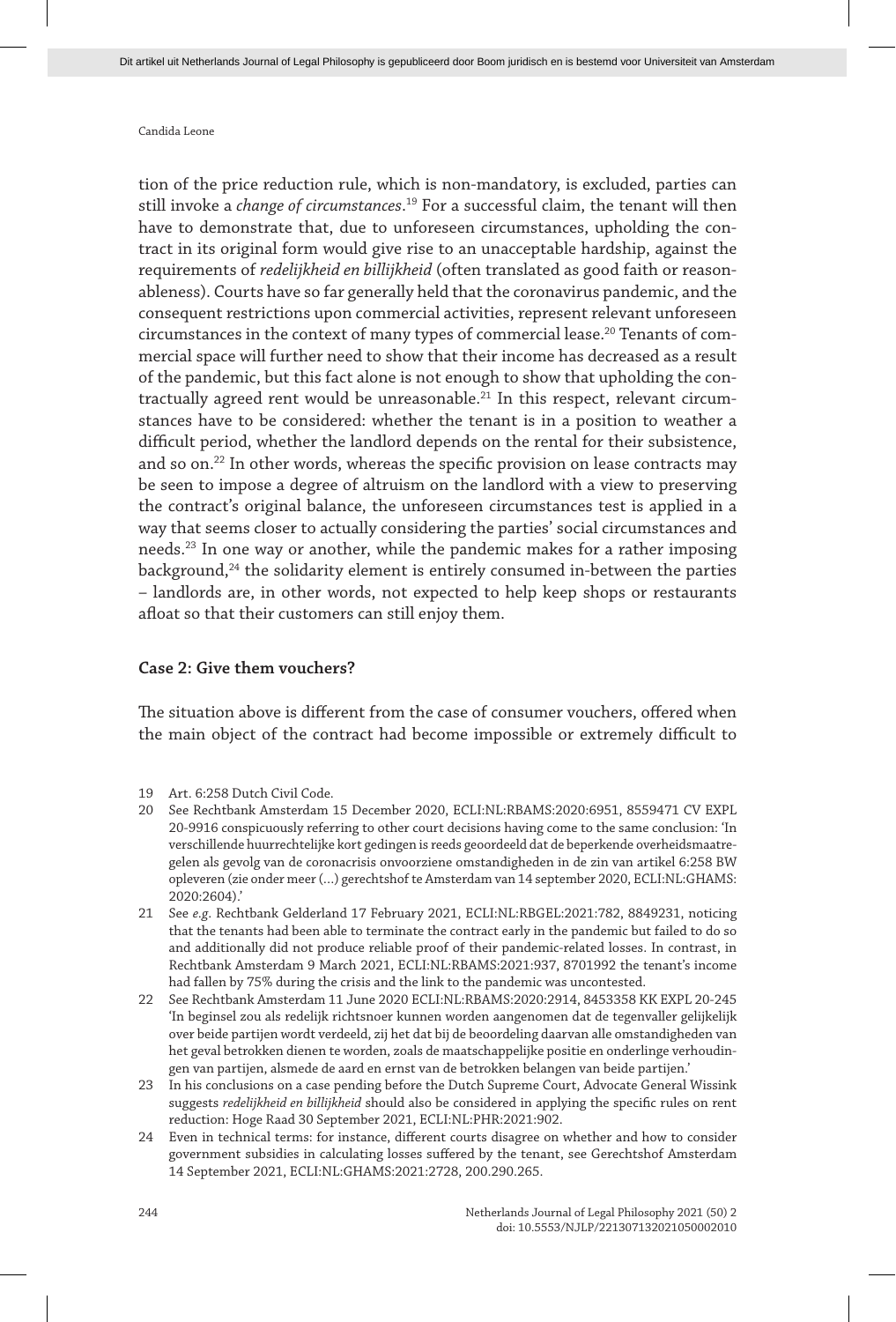perform due to the pandemic: think of cancelled flights, package holidays etc. – but also, in some countries, concerts, museum visits and other events.<sup>25</sup> Cancelled flights were a particular issue throughout Europe, with the Commission set on a collision course with the Member States on the required degree of consumer protection.26 As is by now widely known, in Europe, private travellers are entitled to a reimbursement when their flights are cancelled. During 2020, however, several Member States expressly adopted policies tolerating the issuing of vouchers in lieu of reimbursement, with a view to preserving the airlines' cash-flows from being (further) affected. These policies were not in line with repeated recommendations by the European Commission, according to which travellers should always be able to *choose* between immediate reimbursement and acceptance of a voucher, leaving it to providers (and Member States) to make the voucher option attractive.<sup>27</sup>

In essence, allowing vouchers as the only option turned consumers into 'lenders of first resort', leaving the airlines free to keep the cash, use it as they deemed appropriate and set the conditions for redeeming it. Contrary to the case of leases, the contract in these cases is terminated, so in fact both parties are *ex lege* liberated from their obligations. There is, in fact, no legal reason for the airlines to hold the ticket money beyond the time necessary to make the transfer. The consumer's right to reimbursement is not challenged. There is, essentially, no basis for contractual solidarity. On what basis, then, are consumers required to be altruistic or even act solidary, and – importantly – to whom?

The Dutch government suggested that solidarity was due to companies that were going through hard times,<sup>28</sup> whereas the European Commission seemed to think that a rush to reimbursements by some consumers would ultimately harm *other consumers*, who would end up unprotected if the affected companies declared bankruptcy.29 Some companies, meanwhile, conceded that consumers may also be occasionally experiencing hardship, in which case their claim should take precedence over the company's cash-flow management strategy.30 While ostensibly implying solidarity with one's former contractual partner, this case shows various forms of social solidarity part converging, part competing: if the Commission seems to hint

- 25 See *e.g*. the German 'voucher law', amending the introductory provisions to the German civil code to make vouchers instead of reminbursement the standard reaction to cancellations during the corona pandemic: https://www.bundesregierung.de/breg-de/aktuelles/gutscheinloesungkulturbranche-1740010.
- 26 https://euobserver.com/coronavirus/148219.
- 27 See Commission Recommendation of 13.5.2020 on vouchers offered to passengers and travellers as an alternative to reimbursement for cancelled package travel and transport services in the context of the COVID-19 pandemic, (2020) 3125 final.
- 28 Mark Rutte, May 2020, mentioning his own small collection of cancelled tickets and ensuing voucher claims: 'Ik vind dat we dan ook een beetje solidair moeten zijn met de bedrijven die het moeilijk hebben' (source: NOS).
- 29 https://ec.europa.eu/info/sites/default/files/recommendation\_vouchers\_en.pdf, para 14.
- 30 Thus Corendon's director: 'Van der Heijden erkent dat consumentenrecht belangrijk is en dat mensen, zeker in sommige gevallen, hun geld moeten kunnen terugkrijgen. "Een paar honderd klanten die anders zelf in geldproblemen kwamen, hebben we hun geld teruggegeven. Daar maken we wel uitzonderingen voor".' See https://nos.nl/artikel/2333765-geldteruggarantie-teleurstelling-voorreisbranche-maar-fijn-voor-consumenten.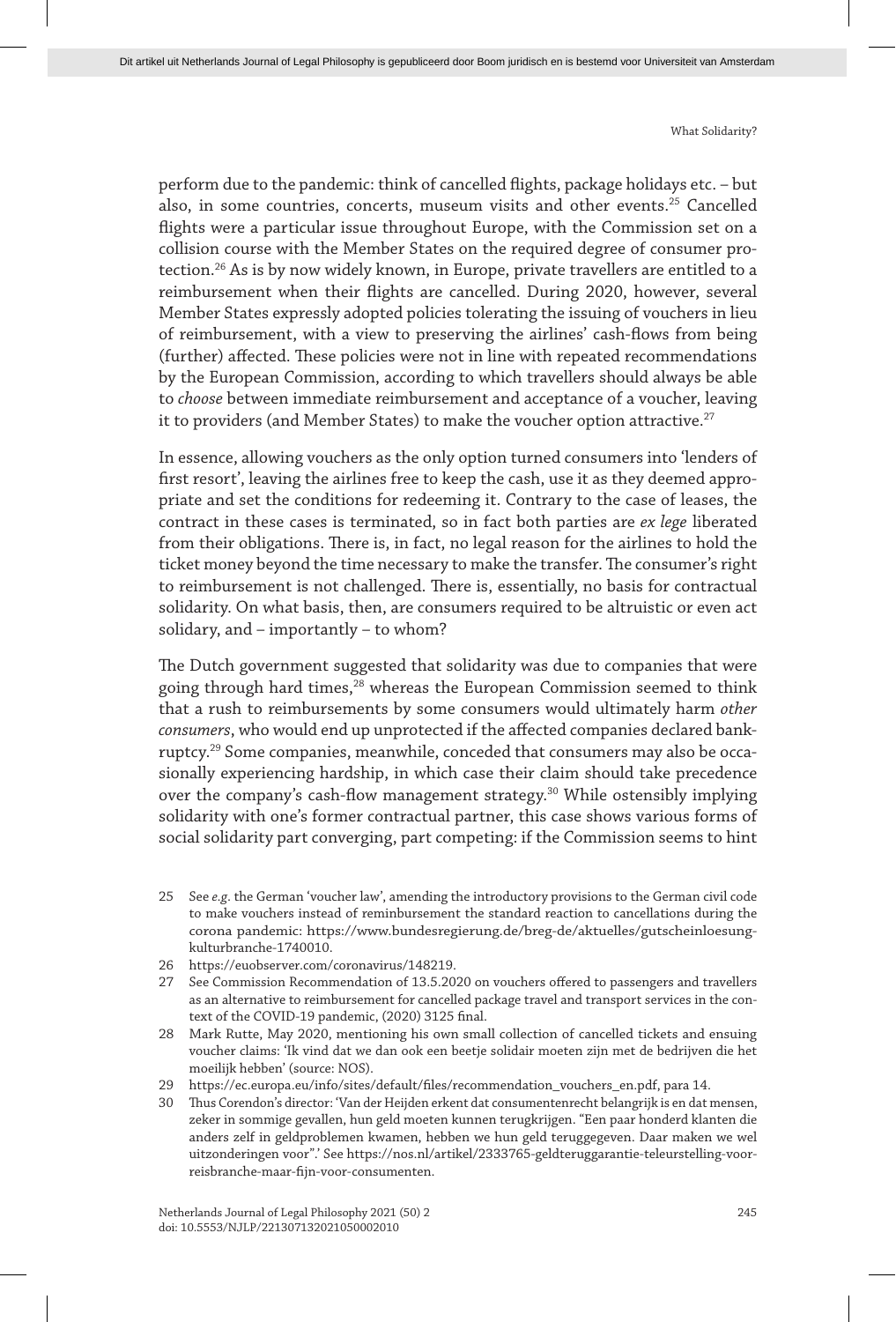at a sort of in-group (mechanical) solidarity among consumers, solidarity with companies seems to resonate with an acknowledgement of interdependence between social groups (here, consumers and service-providers), while both play in the broadly community-based rhetoric of unity deployed by many governments during the early stages of the pandemic. The *mechanism* of involuntary lending, however, is ultimately based on deferred exchange and does not deviate from the paradigm of organic solidarity.

#### **Case 3: State support and broad shoulders**

This rhetoric, however, takes rather more combative tones in the last of the three examples discussed in this short article, namely the case of the conditional state aid to Dutch airline KLM. As widely known, in the summer of 2020 the Dutch government (contentiously) decided to grant state aid to KLM, in the form of a direct loan amounting to roughly 1 billion euros and public guarantee on ca. 2 billion more in bank loans. The government was clear, however, that the loan did not come without strings attached: KLM was expected to cut its costs by 15% in order to secure its long-term competitiveness, and this result was to a large extent to be attained through a restructuring - hence, savings on personnel costs.<sup>31</sup> In particular, the company and Dutch trade unions had to make sure that the highest earners (*i.e.* those receiving more than three times the country's modal salary)<sup>32</sup> would take a cut of at least 20%, 'so that the broadest shoulders carry the heaviest burden', <sup>33</sup> whereas workers on a lower salary could be expected to stay closer to their old remuneration levels.34 The call for wage and cost reduction was not just a matter of pandemic-induced cash-flow shortage.35 The company's reorganization, according to January 2021 estimates, has led to a downsizing of ca. 6,000 jobs throughout KLM's global operations.<sup>36</sup> Just before the reorganization plans had to be submitted in the fall of 2020, the usual holdouts had to be addressed: the generalist union claimed that too much had been cut into the lower salaries (up to 1,5 the modal salary), while the pilot union was not enthusiastic about the way in which the 'broader shoulders' had been singled out and the plan to make them carry the heaviest burden implemented. But why did the State require this 15% cost reduction in the first place?

- 31 https://www.rijksoverheid.nl/onderwerpen/staatsdeelnemingen/vraag-en-antwoord/financielesteun-aan-klm.
- 32 That amounts, one must say, to a considerable reference figure: the modal salary for 2020 was calculated at 35,000 euros per year.
- 33 In original: 'zodat de sterkste schouders de zwaarste lasten dragen' see https://www.rijksoverheid. nl/onderwerpen/staatsdeelnemingen/nieuws/2020/06/26/kabinet-biedt-financiele-steun-aanklm-als-gevolg-van-de-coronacrisis.
- 34 https://www.rijksoverheid.nl/onderwerpen/staatsdeelnemingen/nieuws/2020/06/26/kabinetbiedt-financiele-steun-aan-klm-als-gevolg-van-de-coronacrisis.
- 35 In fact, KLM has been one of the largest recipients of wage support measures, or the 'NOW' (*Noodmaatregel Overbrugging Werkgelegenheid*) moneys, see https://www.consultancy.nl/nieuws/29984/ deze-20-bedrijven-krijgen-de-meeste-now-subsidie; https://www.taxence.nl/nieuws/register-metontvangers-derde-aanvraagperiode-now-online/.
- 36 The lay-offs represent roughly one-sixth of KLM's workforce at 2019 levels.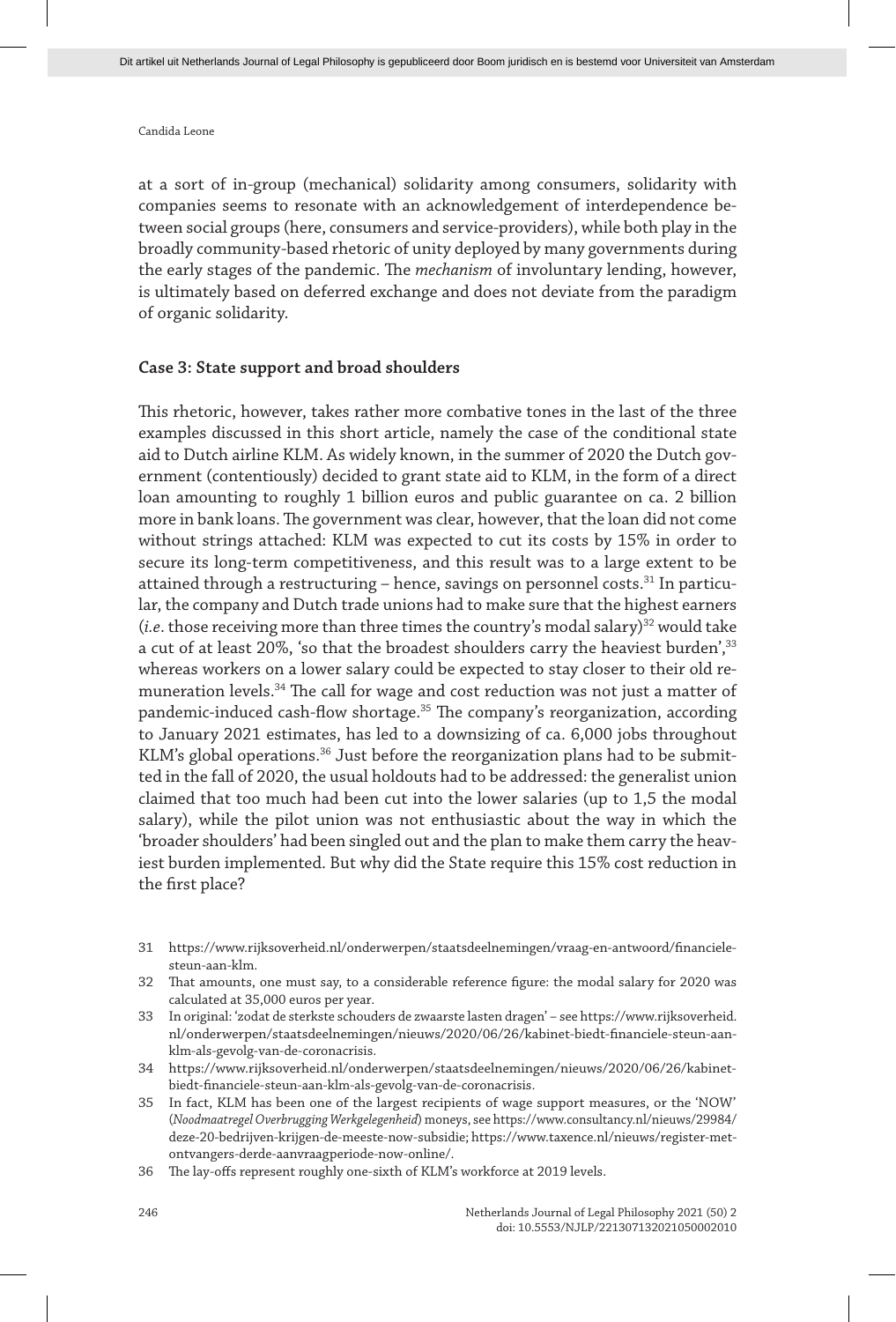While the Dutch state holds roughly 14% of the shares in KLM, the company is a private company operating under rules of labour law; a generalized salary reduction would not have been really conceivable outside of a restructuring plan. For a similar demand to be acceptable in an individual context, in fact, courts consider numerous factors: importantly, the wage reduction needs to be *temporary* and it needs to be in practice bearable for the *individually affected worker*. 37 In contrast to the Dutch government's wholesale 'broader shoulders' image, a *contextual* assessment has to be made to decide whether a loss of income is bearable for the employee (and, where relevant, their family). Arguably, a reorganization would in any case have been the outcome of the coronavirus crisis – but now the government has effectively established the terms of any negotiations between KLM and the involved trade unions:38 not only must the costs be reduced, this needs to *anyway* include a cut in the wage levels. A number of other financially relevant constraints included in the package – promises as to the prospects of Schiphol, use of cleaner fuels and so on – further reduced the margins of negotiation in respect of wages. In demanding to push down costs,<sup>39</sup> the Dutch-state-qua-lender was to a large extent effectively furthering the interests of the Dutch-state-qua-shareholder, who however as such could not have triggered a reorganization.

This push for KLM competitiveness, however, was not announced in a boardroom meeting but in a press conference held by ministers standing in front of a banner detailing 'only together we keep Corona under control', evoking language of public morality: 'the broadest shoulders' need to pay a toll for the state support to be awarded. One reading is that this is just about (the display of) typical protestant ethic, requiring austerity in return for support. In the context, however, and considering the way in which the cuts were presented, this interference with individual contracts and collective autonomy is most likely meant to be understood as requiring solidarity: of the highest-paid employees with those earning less, but also of all employees taking a cut – with whom, though?

The most prominent recipient of such 'broad shoulders' solidarity seems to be the Dutch taxpayer,<sup>40</sup> or even to 'the economy' broadly intended.<sup>41</sup> Contractual solidarity, towards KLM as an employer, seems hardly involved: the prohibition to distribute profits and dividends, which was also included in the conditions, does not seem

41 The government explains that KLM is not only an important employer and a national champion but also (in particular because of Schiphol airport) a strategically important actor which directly supports the 'open economy' of the Netherlands.

<sup>37</sup> Nuna Zekić, 'Loonoffers in Tijden van Corona', *Tijdschrift Voor Arbeidsrecht in Context* 2020, no. 3 (2020), 1-11.

<sup>38</sup> Which in fact presented an official complaint to the European Commission against this interference with their right of collective negotiation: https://www.fnv.nl/nieuwsbericht/sectornieuws/ luchtvaart/2020/07/klacht-over-voorwaarden-steunverlening-klm, see https://fd.nl/opinie/1352686/ nederlandse-staat-kan-niet-zomaar-loonoffer-eisen-in-ruil-voor-staatssteun-klm.

<sup>39</sup> With reference to other conditions – the reduction of night flights, some laid-back sustainability requirements – the public interest was obvious.

<sup>40</sup> 'Het gaat om belastinggeld', zei minister Hoekstra toen. 'Het is redelijk dat de sterkste schouders ook de zwaarste lasten dragen.' Source: NOS, https://nos.nl/artikel/2338545-klm-krijgt-steunpakketvan-3-4-miljard-euro-later-persconferentie.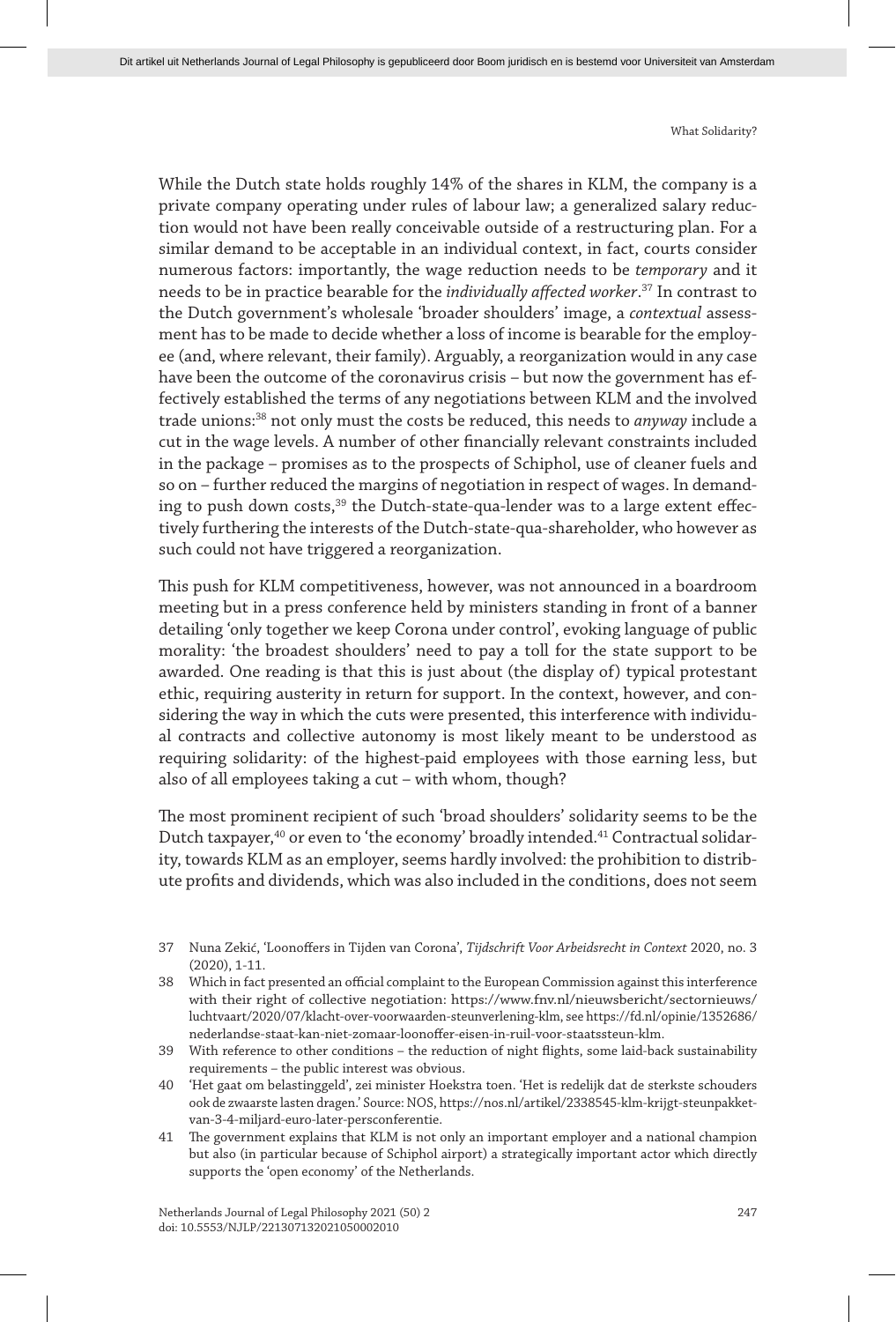to represent a comparable 'sacrifice' that could be put in a direct relationship to the contribution required of employees. Furthermore, given the salary cuts' inaptness to prevent other workers' layoffs, intra-group solidarity also seems a weak explanation. This becomes even more obvious by looking at the way in which cuts were implemented in the October 2020 plan. For instance, bonuses were partially turned into extended holiday leaves, so to distribute the remaining work shifts among the available employees in the face of many flights having been cut from the company's planning. Such an approach clearly displays elements of group solidarity. The strategy, however, was not a direct result of the government's demands but rather a way to partially *circumvent* such demands. In truth, by reducing its (personnel and) wages, KLM may have absorbed less resources in the form of outright corona subsidies, which could be seen as an indirect contribution to the support of other hardly hit sectors. The last observation points in fact to a form of Durkhemian *organic solidarity*, highlighting interdependence between different areas of the economy. At the same time, however, the requirement that cost reduction must in any case include pay cuts subtly suggests that KLM employees, with their obviously too lush employment conditions, are in fact to blame for the company's predicament and thus it is just normal that they are now expected to chip in.<sup>42</sup> This punitive component resonates rather with accounts of mechanical solidarity, much in line with the invocation of moralising language and references to 'taxpayers' money'.

#### **A continuum?**

Of course, the three cases above do not return a complete picture of how pandemic-induced pain has been shared in and through contractual relationships. They are idiosyncratically chosen rather than particularly representative. However, taken together, they give an interesting portrait of how individual and group responsibilities were articulated, with implicit or explicit appeals to solidarity, in contractual contexts which have been – uncharacteristically, for contracts as such – quite prominent in public conversations and news reporting.

Starting with the example of commercial leases, we have seen quite traditional contractual solidarity or altruism at play. This happened in relatively acontextual manners where the specific rules on price reduction in rental contracts had to be applied and with more societal embedment where rules on unforeseen circumstanced were of direct relevance. In this case, the parties were expected to share the pain brought about by the lockdowns in a way that took account of their relative positions, ability to bear the loss, reliance on the contract and so on. Perhaps the most relevant issue to be noticed here is in the background – while courts had been very reluctant, not to say straightaway unwilling, to consider the 2008 financial crisis as capable of triggering the unforeseen circumstances rule, it was quickly established that the pandemic fulfils the requirements for doing so.

<sup>42</sup> This framing is, of course, particularly relatable: few people will instinctively commiserate high-earning pilots who are called to take a cut, somewhat overshadowing the fact that the vast majority of airline employees are of course not pilots.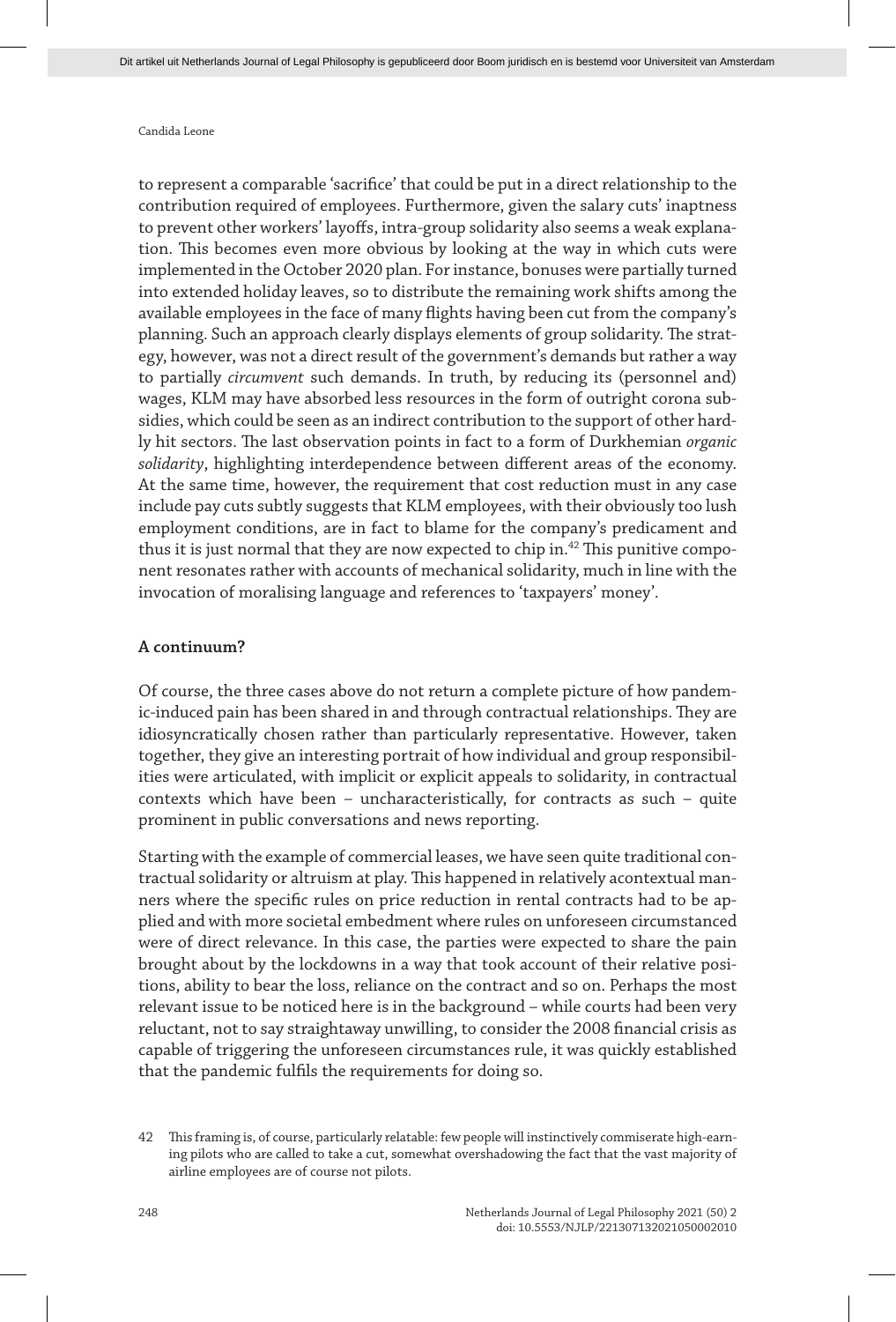Looking at the second example – the consumer vouchers – we saw how the party generally considered as weaker and protected as such was being invited to show 'solidarity' and act as first instance lender to their counterpart. Contractually, we have seen, this was a very different situation than the first case: as upon terminaton each party goes back to the *status quo ante*, there is no obvious 'loss' to be shared, except for the provider's cash flow. The call for consumers to show solidarity with their (former) contractual counterpart, or eventually with other consumers in similar predicaments, had nothing to do with the individual position of consumers and providers. Consumers *as a group* are asked to show solidarity, as it is only the cumulative effect of this forced lending that can provide the necessary lifeline. This solidarity displays traits of mechanical (among consumers) and organic (between consumers and traders) solidarity, but the legal response and language remain compensatory, in line with 'civil law' mechanisms.

The ambiguity takes darker tones in the KLM 'sacrifices' case. In essence, the government in this case was able to use the granting of state aid to set the terms of an unavoidable reorganization, suggesting that KLM employees, simply put, had too good terms of employment for the company to stay competitive in the post-corona scenario. To the extent that the concerned workers were asked to 'take one for the team', the team was most likely the Dutch economy at large. While there was some hinting at individual positions – the much-repeated reference to 'broader shoulders' having to carry the heaviest burden – ultimately this was little more than a formula. The degree of autonomy that was preserved for collective actors leaves some space for agency and responsibility, but it is hard not to notice a punitive element creeping through the language: the perceived direct beneficiaries of the rescue must also suffer. This punitive element seems to bring us back to forms of mechanical solidarity, whereby the sacrifice required of the parties here would serve more to assert the values – competitiveness and, to an extent, thriftiness – of the community than to restore or compensate.

The overview resonates with previous observations that elements of 'primitive' and more modernized solidarity persist in contemporary social and legal systems,  $43$ and perhaps it is not by chance that the fullest reflection of mechanic solidarity in this purview is to be found in the domain of labor and social policies. What is remarkable, however, is how these forms of involuntary solidarity take place not so much directly in the relationship between citizens and public powers or citizens and community, but are *mediated* by the contractual form. With some qualification on Durkheim's claims in this respect, it is still quite obvious that such contractual form ultimately has the effect of depoliticising the underlying dynamics.44 'Private law' common-sense-by-association attaches to what are ultimately political choices; appeals to individual solidarity and responsibility ultimately trade matters of 'taxpayer money' as private relations. Dispelling the rhetorics of solidarity here, then,

<sup>43</sup> See Courpasson, Younes and Reed, 'Durkheim in the Neoliberal Organization: Taking Resistance and Solidarity Seriously'; Mishra and Rath, 'Social Solidarity during a Pandemic'; Veitch, 'Social Solidarity and the Power of Contract'.

<sup>44</sup> Veitch, 'Social Solidarity and the Power of Contract'.